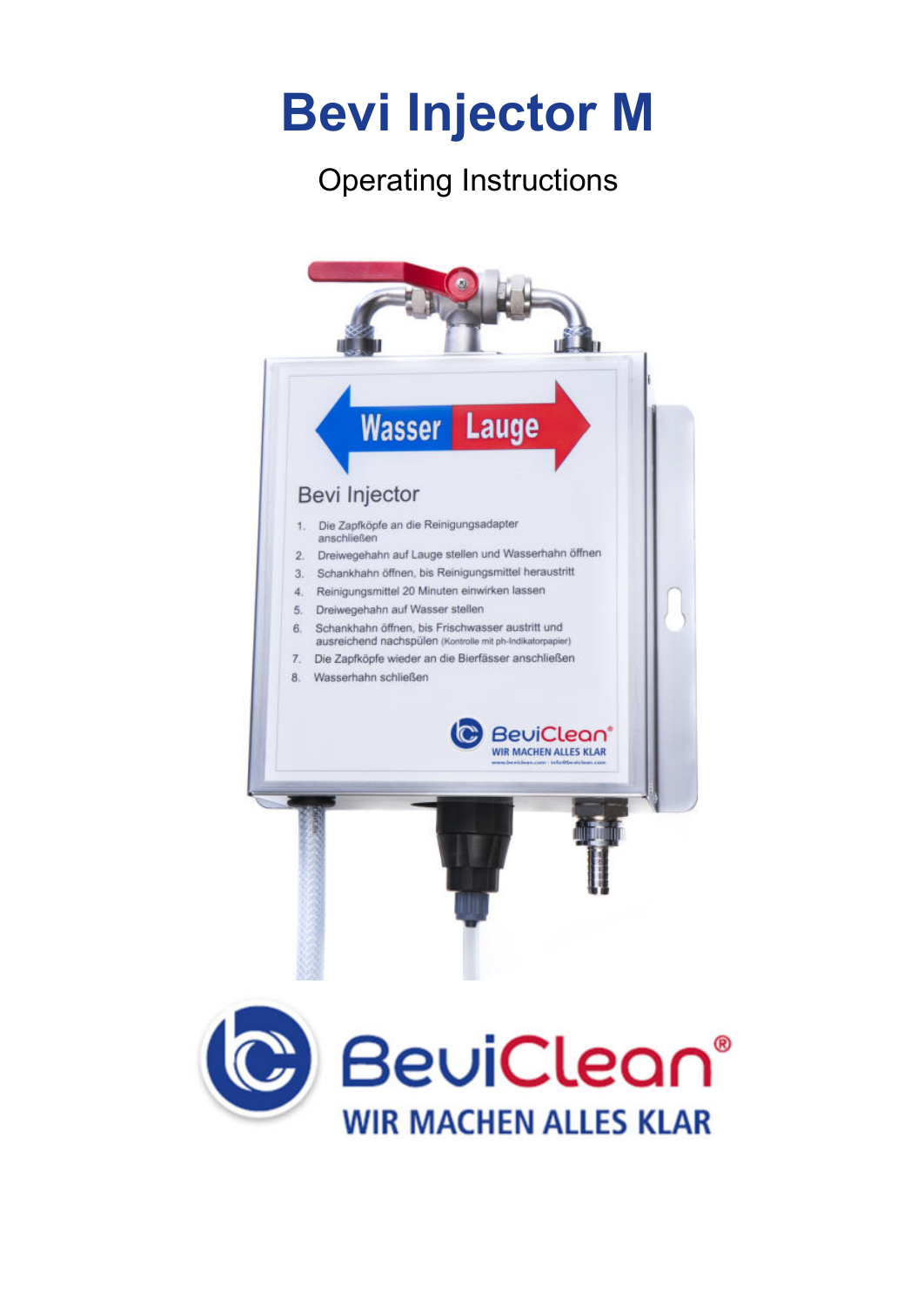### **Contents Page**

#### 1. Safety instructions .......................................................... 2 2. Scope of supply .............................................................. 2 3. Mounting and connection ................................................ 3 4. Start-up ............................................................................ 4 5. Cleaning and service ....................................................... 4 6. General information ......................................................... 5 7. Illustration and components ............................................. 6 8. Spare parts ...................................................................... 7

9. Technical information ....................................................... 8

# **1. Safety Instructions**

- Check the device for transport damages upon receipt
- Observe the operating instructions and always keep it next to the equipment
- It must be excluded that unauthorised persons operate the equipment
- Operate the equipment in perfect condition only
- The cleaning system must not be operated without fuse

combination

- Install the equipment to instructions and do only use as described in these instructions
- Damages caused by inappropriate handling are not covered by the equipment warranty

# **2. Scope of Supply**

- Bevi Injector manually operated
- With integrated pressure reducer 3 bar
- Safety combination
- Warning sign
- Cleansing agent intake hose
- Sieve intake hose
- Operating instructions

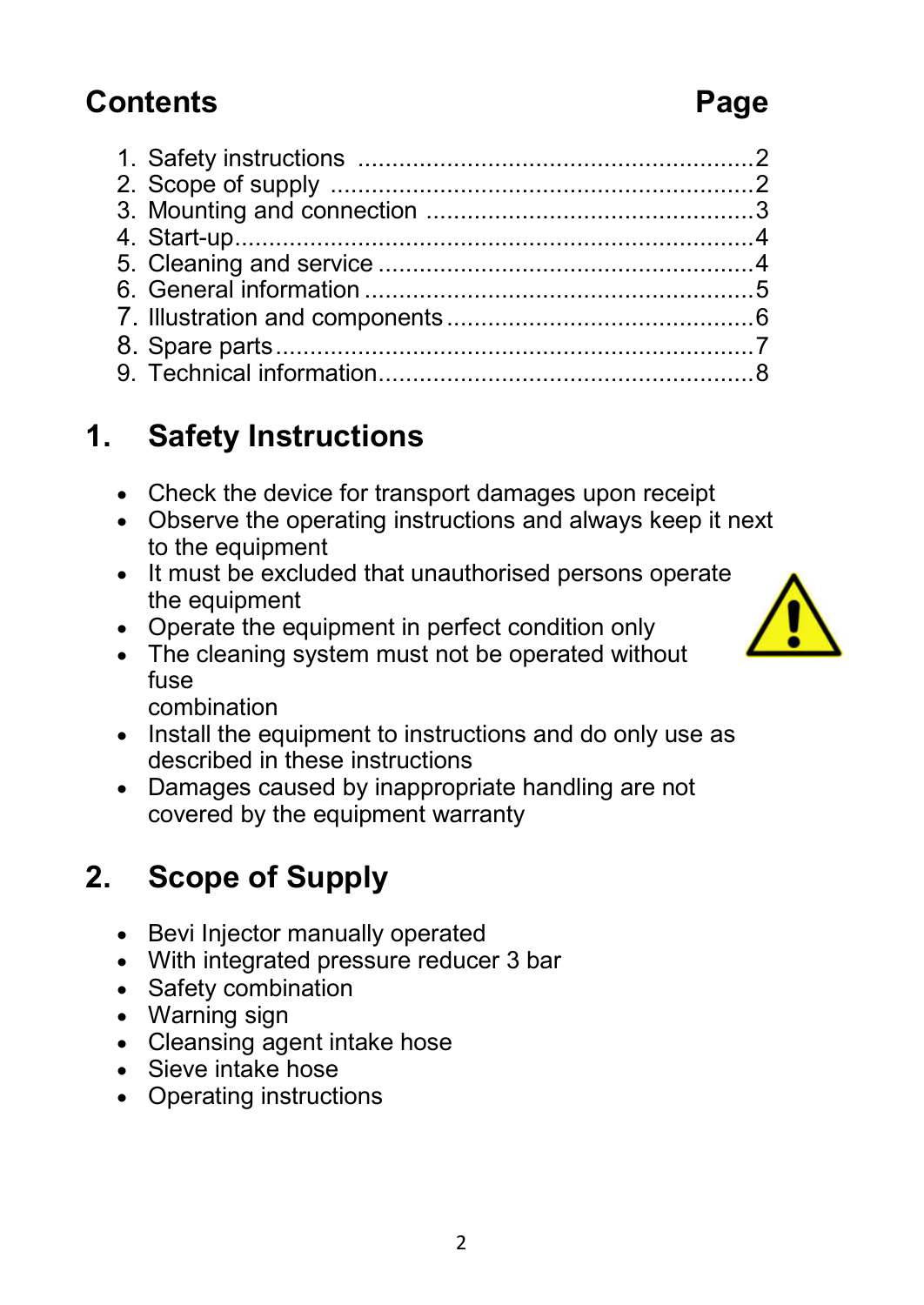# 3. **Mounting and Connection**

#### 3.1 **Wall-mounted**

- Pay attention to water supply and easy access
- Mark bore holes on the wall
- Drill 2 holes with a diameter of 8 mm
- Insert wall plugs into the holes and screw down screws
- Hook the equipment in on the screws

#### 3.2 **Connection**

 Fasten the supplied safety combination on the water tap and pay attention to the flow direction



- Connect the water supply with the safety combination (water cock)
- Mount the wall holder for the lye container below the Injector to prevent uncontrolled in flow of lye
- Place the intake hose with sieve into the lye container
- Set the dosing feeder to the recommended concentrate setting (factory setting 2.5 %)
- Connect the discharge chemicals/water with the cleaning adapters
- Check the system for tightness
- Important: the height level of the tap outlet must not be under the height level of the Injector

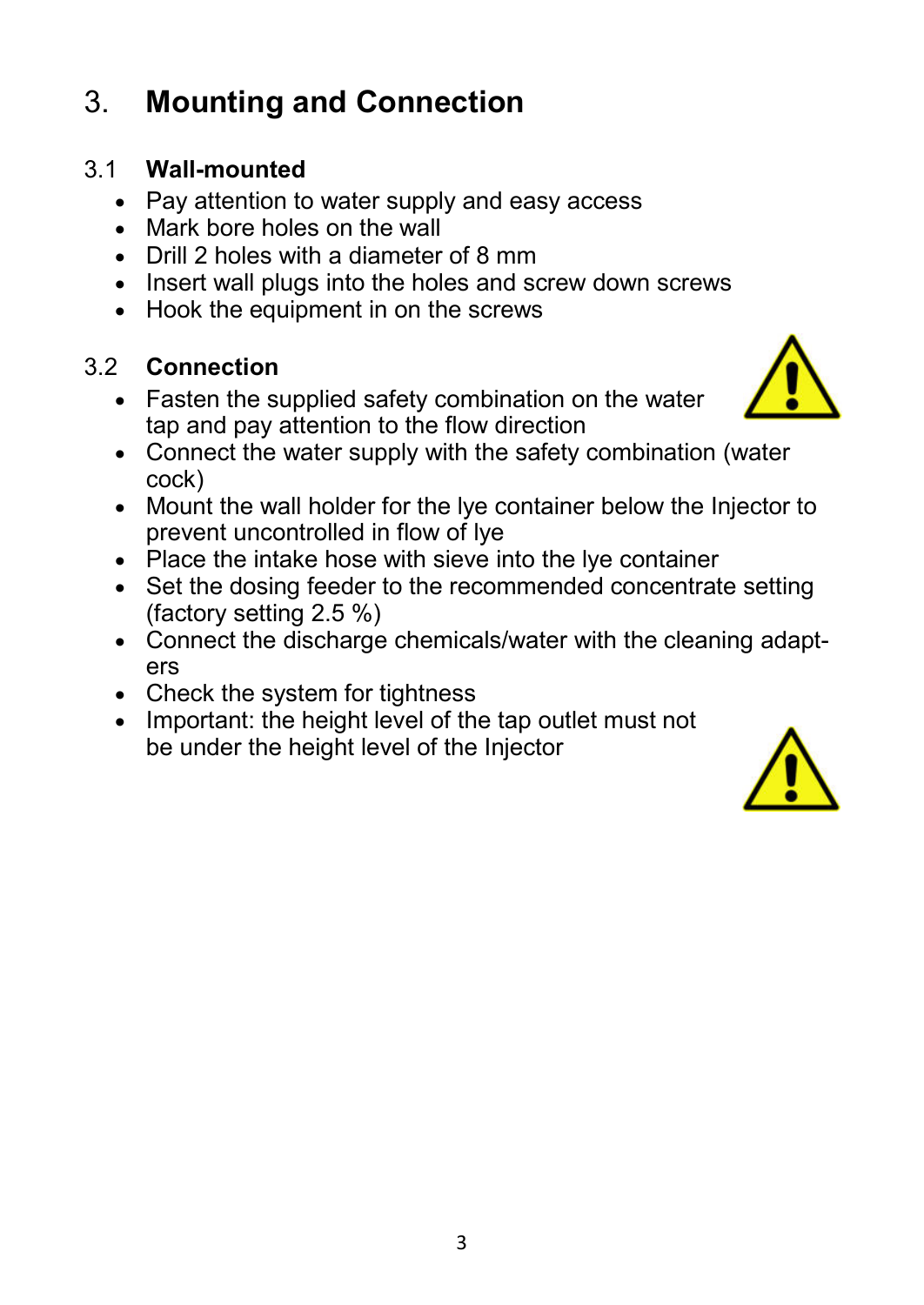## **4. Start-up**

- Connect the tap heads with the cleaning adapters
- Set the three-way cock to water and open the water cock
- Open the tap until water comes out
- Move the three-way cock to lye
- Open the tap until cleansing agent comes out
- Close the water supply
- Put a warning sign on the equipment
- Let the cleansing agent act for 15 to 30 minutes
- Move the three-way cock to water
- Open the tap until fresh water comes out
- Rinse sufficiently (check with pH indicator paper)
- Close the water cock
- Connect the tap heads again with the beverage containers

### **5. Cleaning and service**

- Clean the sieve in regular intervals
- Replace the dosing feeder gasket set intake side every year

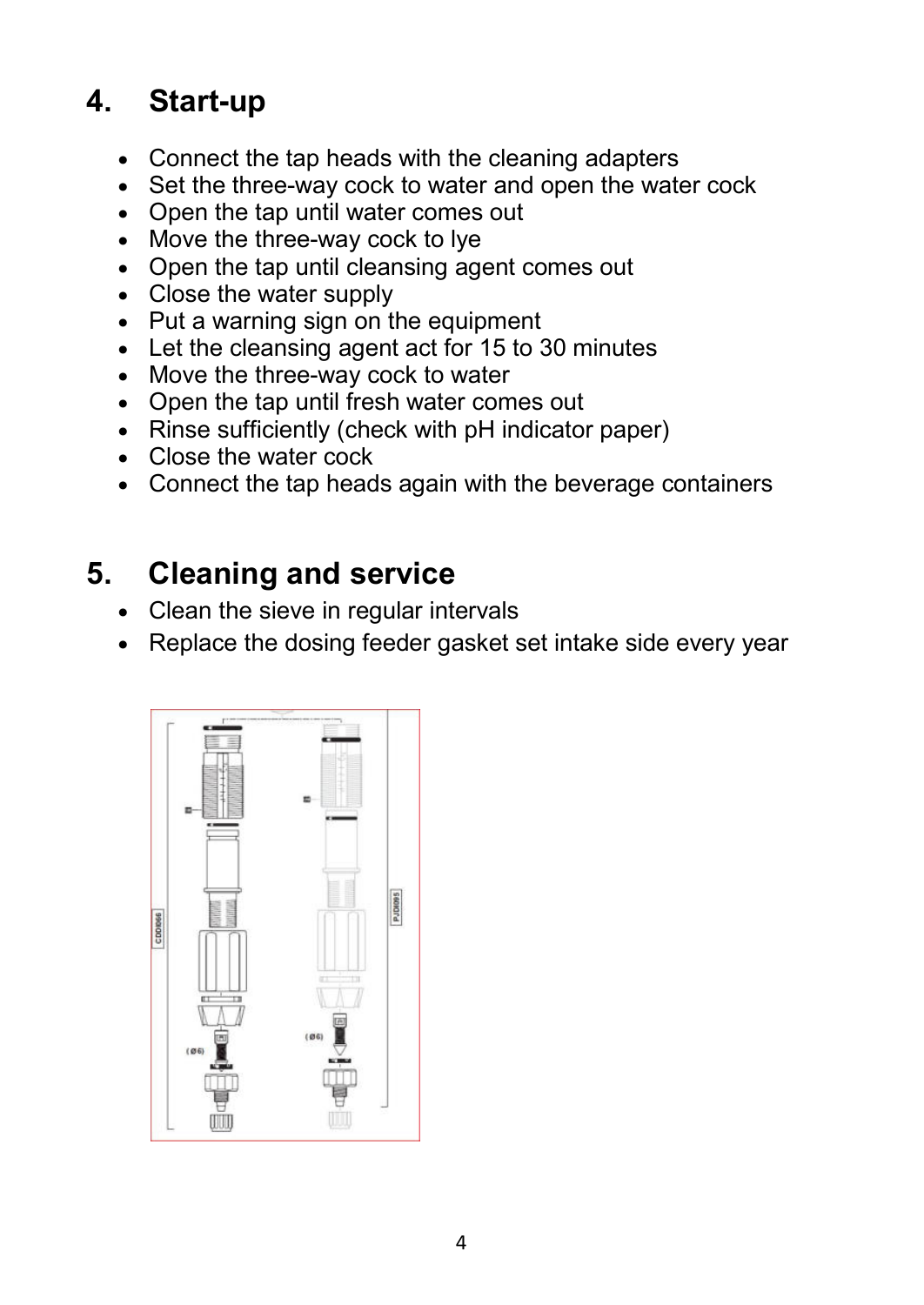### **6. General Information**

- Never open the dosing feeder by yourself
- Check the equipment regularly for outside, visible damages
- Have repairs carried out by authorised after-sales service only
- Wear suitable protective clothing and goggles, if required, for protection against splashing cleansing agent
- Do only use customary cleansing agents (e. g. Bevi Liquid)
- $\bullet$  Clean the dispensing equipment every three months, if possible, chemo-mechanically
- When operating the equipment properly the warranty for components is of 1 year

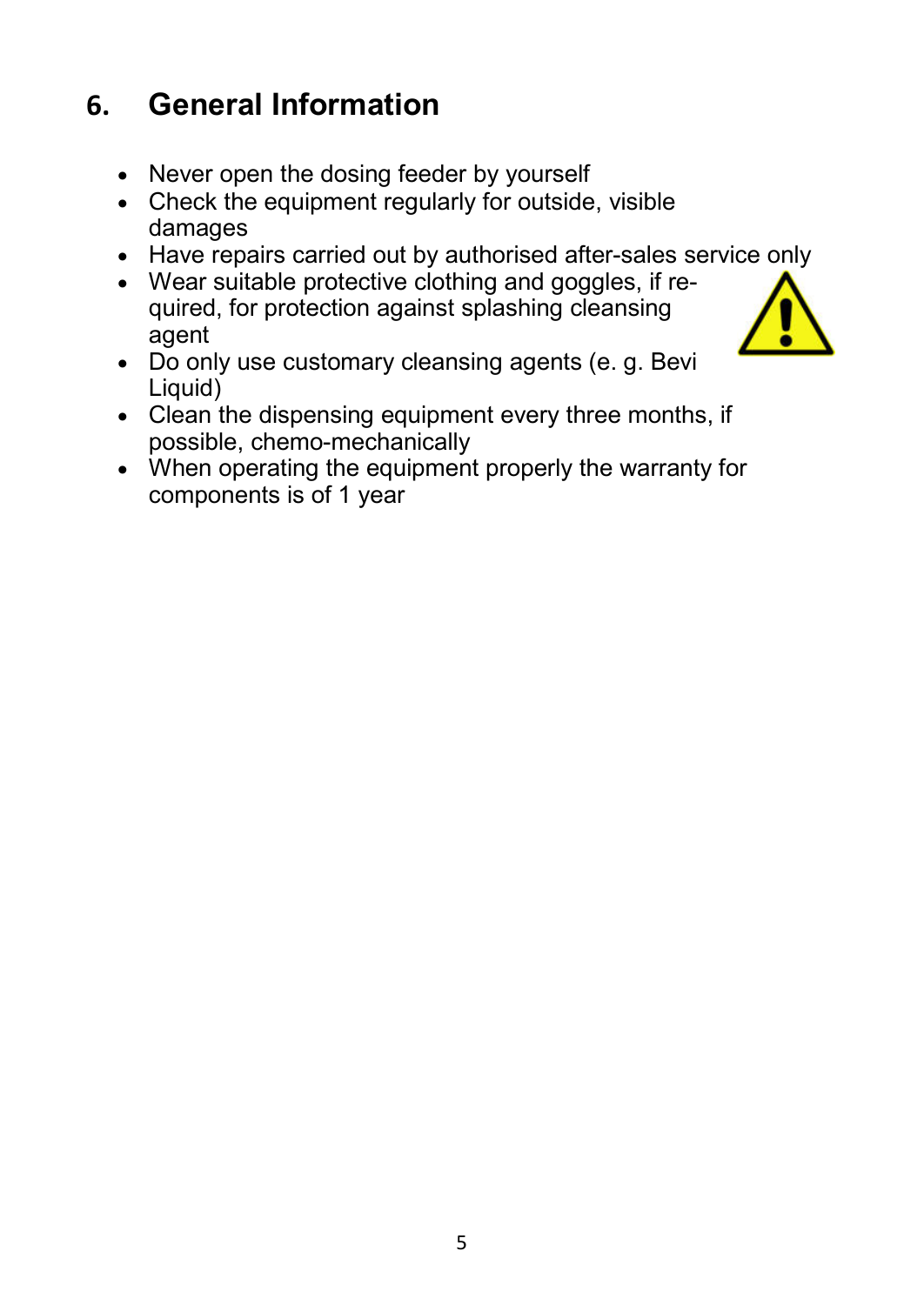# **7. Illustration and Components**



| No.l           | <b>Denomination</b>          |  |
|----------------|------------------------------|--|
|                | Three-way cock               |  |
| $\overline{2}$ | Water supply                 |  |
| $\overline{3}$ | Intake concentrate/chemicals |  |
|                | Outlet chemicals/water       |  |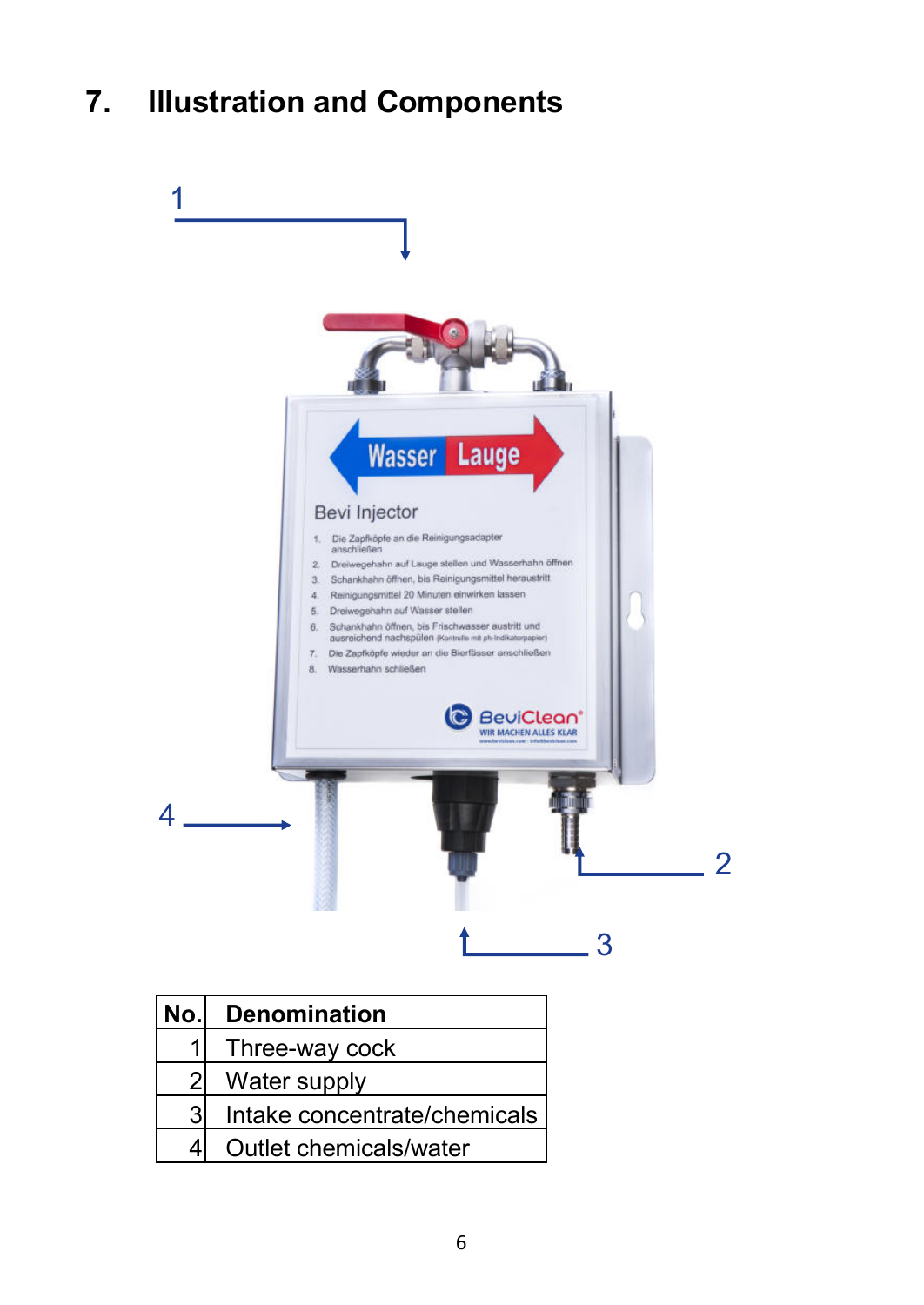# **8. Spare Parts**

| lltem no. | <b>Component Bevi Injector manually</b><br>operated |
|-----------|-----------------------------------------------------|
| 88502220  | Wall holder for Bevi Liquid 5 I                     |
| 88123520  | Cleaning adapter wall-mounted, flat                 |
| 88123610  | Cleaning adapter wall-mounted, basket               |
| 88240124  | Gasket set dosing feeder intake side                |
| 88240164  | Sieve (dosing feeder) intake hose                   |
| 88240230  | Intake hose 2 m                                     |
|           |                                                     |
|           | <b>Cleansing agent</b>                              |
| 88307002  | Bevi Liquid 5 I                                     |